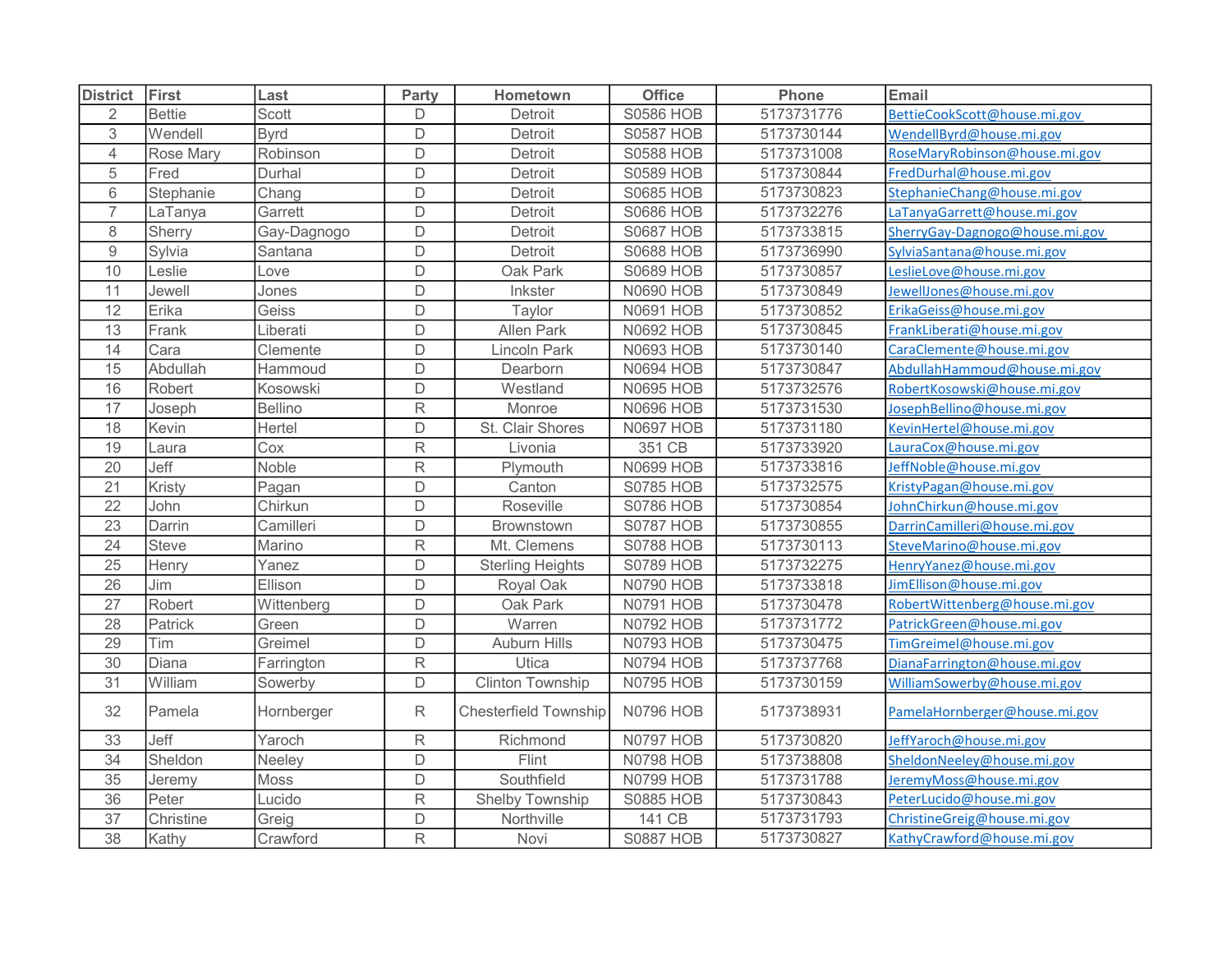| <b>District</b> | First         | Last           | Party                   | Hometown               | <b>Office</b>    | Phone      | Email                        |
|-----------------|---------------|----------------|-------------------------|------------------------|------------------|------------|------------------------------|
| 39              | Klint         | Kesto          | $\mathsf{R}$            | <b>Walled Lake</b>     | <b>S0888 HOB</b> | 5173731799 | KlintKesto@house.mi.gov      |
| 40              | Michael       | McCready       | $\mathsf R$             | Birmingham             | <b>S0889 HOB</b> | 5173738670 | MikeMcCready@house.mi.gov    |
| 41              | Martin        | Howrylak       | $\overline{\mathsf{R}}$ | Troy                   | <b>N0890 HOB</b> | 5173731783 | MartinHowrylak@house.mi.gov  |
| 42              | Lana          | <b>Theis</b>   | R                       | <b>Brighton</b>        | <b>N0891 HOB</b> | 5173731784 | LanaTheis@house.mi.gov       |
| 43              | Jim           | Tedder         | $\mathsf R$             | Clarkston              | <b>N0892 HOB</b> | 5173730615 | JimTedder@house.mi.gov       |
| 44              | Jim           | Runestad       | $\mathsf R$             | <b>White Lake</b>      | <b>N0893 HOB</b> | 5173732616 | JimRunestad@house.mi.gov     |
| 45              | Michael       | Webber         | $\mathsf{R}$            | <b>Rochester Hills</b> | <b>N0894 HOB</b> | 5173731773 | MichaelWebber@house.mi.gov   |
| 46              | John          | Reilly         | $\mathsf R$             | Oakland                | <b>N0895 HOB</b> | 5173731798 | JohnReilly@house.mi.gov      |
| 47              | Hank          | Vaupel         | R                       | Fowlerville            | <b>N0896 HOB</b> | 5173738835 | HankVaupel@house.mi.gov      |
| 48              | Pam           | Faris          | D                       | Clio                   | <b>N0897 HOB</b> | 5173737557 | PamFaris@house.mi.gov        |
| 49              | Phil          | Phelps         | D                       | Flushing               | <b>N0898 HOB</b> | 5173737515 | RepPhelps@house.mi.gov       |
| 50              | Tim           | Sneller        | D                       | <b>Burton</b>          | <b>N0899 HOB</b> | 5173733906 | TimSneller@house.mi.gov      |
| 51              | Joseph        | Graves         | $\overline{\mathsf{R}}$ | Linden                 | <b>S0985 HOB</b> | 5173731780 | JosephGraves@house.mi.gov    |
| 52              | Donna         | Lasinski       | D                       | Ann Arbor              | <b>S0986 HOB</b> | 5173730828 | DonnaLasinski@house.mi.gov   |
| 53              | Yousef        | Rabhi          | D                       | Ann Arbor              | <b>S0987 HOB</b> | 5173732577 | YousefRabhi@house.mi.gov     |
| 54              | Ronnie        | Peterson       | D                       | Ypsilanti              | <b>S0988 HOB</b> | 5173731771 | RonniePeterson@house.mi.gov  |
| 55              | Adam          | Zemke          | D                       | Ann Arbor              | <b>S0989 HOB</b> | 5173731792 | AdamZemke@house.mi.gov       |
| 56              | Jason         | Sheppard       | R                       | Lambertville           | <b>N0990 HOB</b> | 5173732617 | JasonSheppard@house.mi.gov   |
| 57              | <b>Bronna</b> | Kahle          | R                       | Adrian                 | <b>N0991 HOB</b> | 5173731706 | BronnaKahle@house.mi.gov     |
| 58              | Eric          | Leutheuser     | $\mathsf R$             | Hillsdale              | <b>N0992 HOB</b> | 5173731794 | EricLeutheuser@house.mi.gov  |
| 59              | Aaron         | Miller         | ${\sf R}$               | <b>Sturgis</b>         | <b>N0993 HOB</b> | 5173730832 | AaronMiller@house.mi.gov     |
| 60              | Jon           | Hoadley        | D                       | Kalamazoo              | <b>N0994 HOB</b> | 5173731785 | JonHoadley@house.mi.gov      |
| 61              | <b>Brandt</b> | lden           | $\overline{\mathsf{R}}$ | Kalamazoo              | <b>N0995 HOB</b> | 5173731774 | BrandtIden@house.mi.gov      |
| 62              | John          | Bizon          | R                       | <b>Battle Creek</b>    | <b>N0996 HOB</b> | 5173730555 | DRJohnBizon@house.mi.gov     |
| 63              | David         | Maturen        | $\overline{\mathsf{R}}$ | Vicksburg              | <b>N0997 HOB</b> | 5173731787 | DavidMaturen@house.mi.gov    |
| 64              | Julie         | Alexander      | $\overline{\mathsf{R}}$ | Hanover                | <b>N0998 HOB</b> | 5173731795 | JulieAlexander@house.mi.gov  |
| 65              | <b>Brett</b>  | <b>Roberts</b> | $\mathsf R$             | Charlotte              | <b>N0999 HOB</b> | 5173731775 | BrettRoberts@house.mi.gov    |
| 66              | <b>Beth</b>   | Griffin        | $\overline{\mathsf{R}}$ | Paw Paw                | <b>S1085 HOB</b> | 5173730839 | BethGriffin@house.mi.gov     |
| 67              | Tom           | Cochran        | D                       | Mason                  | <b>S1086 HOB</b> | 5173730587 | TomCochran@house.mi.gov      |
| 68              | Andy          | Schor          | D                       | Lansing                | <b>S1087 HOB</b> | 5173730826 | AndySchor@house.mi.gov       |
| 69              | Sam           | Singh          | D                       | East Lansing           | 167 CB           | 5173731786 | SamSingh@house.mi.gov        |
| 70              | James         | Lower          | $\mathsf R$             | Cedar Lake             | <b>S1089 HOB</b> | 5173730834 | JamesLower@house.mi.gov      |
| 71              | Tom           | <b>Barrett</b> | ${\sf R}$               | Charlotte              | <b>N1090 HOB</b> | 5173730853 | TomBarrett@house.mi.gov      |
| 72              | Steven        | Johnson        | R                       | Wayland                | <b>N1091 HOB</b> | 5173730840 | StevenJohnson@house.mi.gov   |
| 73              | Chris         | Afendoulis     | ${\sf R}$               | <b>Grand Rapids</b>    | N1092 HOB        | 5173730218 | ChrisAfendoulis@house.mi.gov |
| 74              | Rob           | VerHeulen      | $\mathsf R$             | Walker                 | <b>N1093 HOB</b> | 5173738900 | RobVerHeulen@house.mi.gov    |
| 75              | David         | LaGrand        | D                       | <b>Grand Rapids</b>    | <b>N1094 HOB</b> | 5173732668 | DavidLaGrand@house.mi.gov    |
| 76              | Winnie        | <b>Brinks</b>  | D                       | <b>Grand Rapids</b>    | <b>N1095 HOB</b> | 5173730822 | WinnieBrinks@house.mi.gov    |